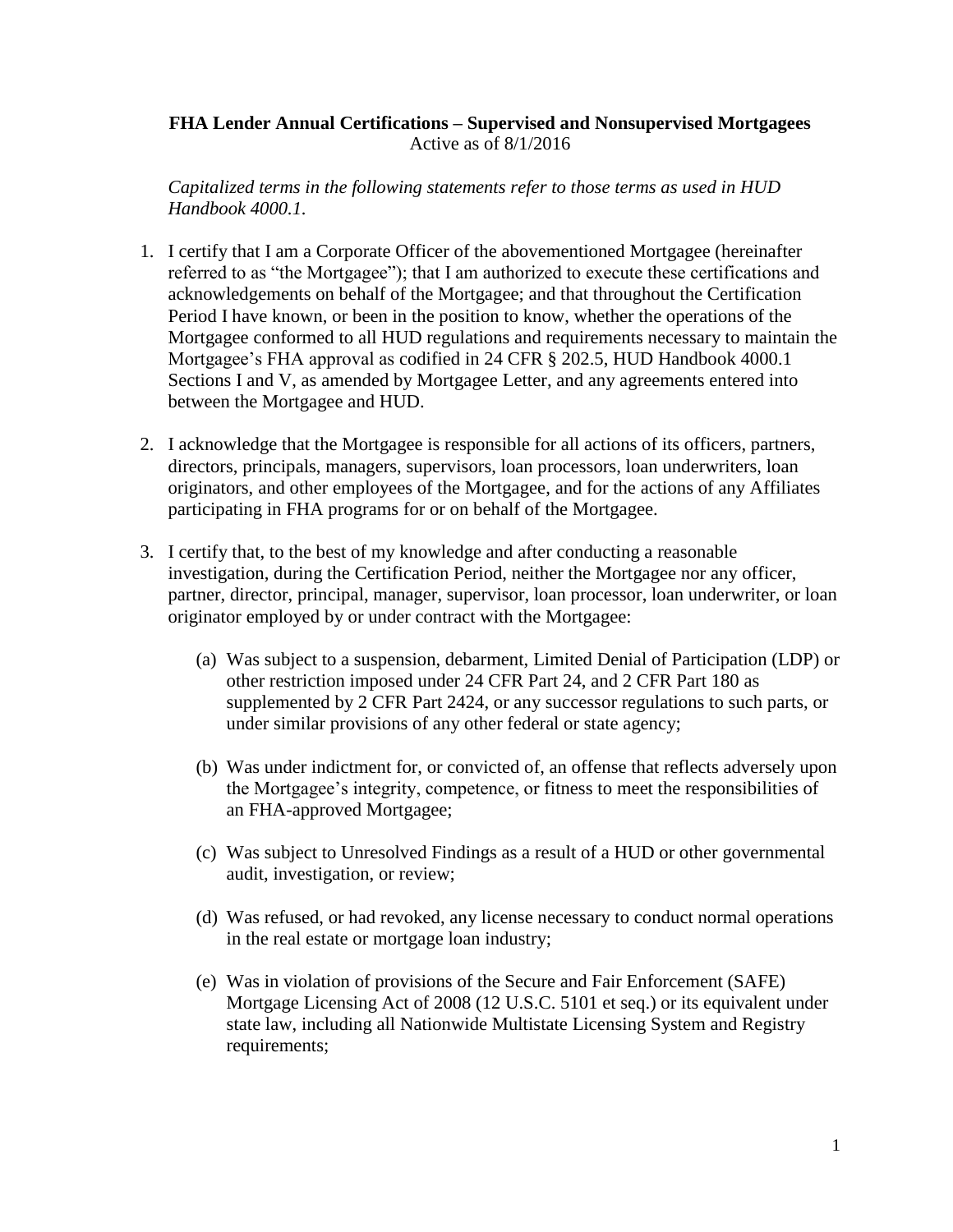except for those occurrences, if any, that the Mortgagee reported to HUD and for which the Mortgagee received explicit clearance from HUD to continue with the certification process.

- 4. I certify that, to the best of my knowledge and after conducting a reasonable investigation, neither the Mortgagee nor any officer, partner, director, principal, manager, supervisor, loan processor, loan underwriter, or loan originator employed by or under contract with the Mortgagee:
	- (a) Was convicted of, or pled guilty or *nolo contendere* to, a felony related to participation in the real estate or mortgage loan industry during the Certification Period or the 7-year period preceding the first day of the Certification Period;
	- (b) Was ever convicted of, or ever pled guilty or *nolo contendere* to, a felony related to participation in the real estate or mortgage loan industry that involved an act of fraud, dishonesty, or a breach of trust or money laundering;

except for those occurrences, if any, that the Mortgagee reported to HUD and for which the Mortgagee received explicit clearance from HUD to continue with the certification process.

- 5. I certify that, to the best of my knowledge and after conducting a reasonable investigation, during the Certification Period or the 3-year period preceding the first day of the Certification Period, neither the Mortgagee nor any officer, partner, director, principal, manager, supervisor, loan processor, loan underwriter, or loan originator employed by or under contract with the Mortgagee:
	- (a) Was convicted of, indicted for, or otherwise criminally or civilly charged by a governmental entity (federal, state or local) with commission of fraud or a criminal offense in connection with obtaining, attempting to obtain, or performing a public transaction or contract under a public transaction;
	- (b) Was convicted of, indicted for, or otherwise criminally or civilly charged by a governmental entity with violation of federal or state antitrust statutes or commission of embezzlement, theft, forgery, bribery, falsification or destruction of records, making false statements, or receiving stolen property;
	- (c) Had one or more public transactions terminated for cause or default;

except for those occurrences, if any, that the Mortgagee reported to HUD and for which the Mortgagee received explicit clearance from HUD to continue with the certification process.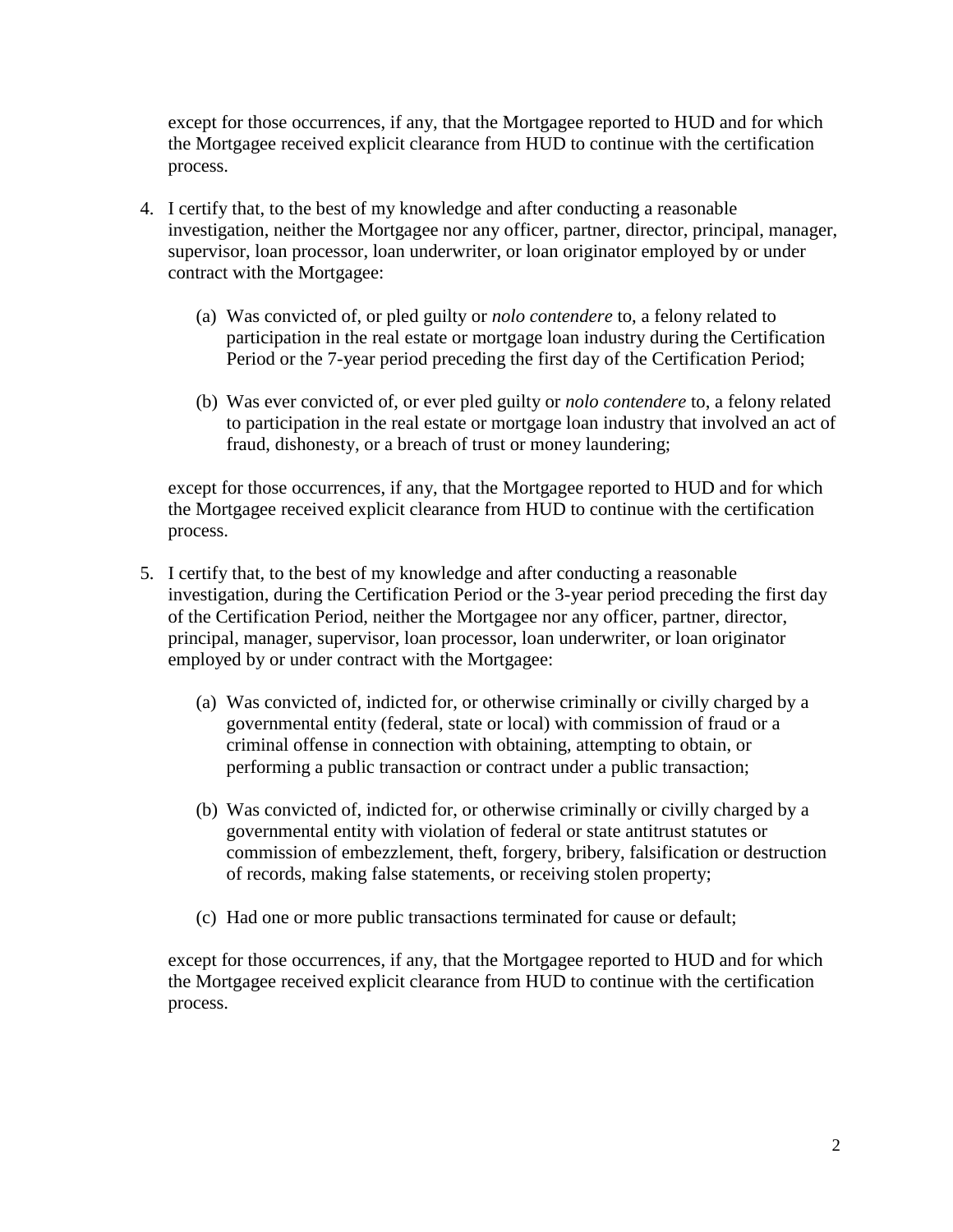- 6. I certify that, to the best of my knowledge and after conducting a reasonable investigation, during the Certification Period the Mortgagee was not sanctioned by any federal, state, or local government agency or by any other regulatory or oversight entity with jurisdiction over the Mortgagee, except for those sanctions, if any, that the Mortgagee reported to HUD and for which the Mortgagee received explicit clearance from HUD to continue with the certification process.
- 7. I certify that, to the best of my knowledge and after conducting a reasonable investigation, the Mortgagee does now, and did at all times throughout the Certification Period, comply with all HUD regulations and requirements necessary to maintain the Mortgagee's FHA approval as codified in 24 CFR § 202.5, HUD Handbook 4000.1 Sections I and V, as amended by Mortgagee Letter, and any agreements entered into between the Mortgagee and HUD, except for those instances of non-compliance, if any, that the Mortgagee reported to HUD and for which the Mortgagee received explicit clearance from HUD to continue with the certification process.
- 8. Each of my certifications is true and accurate to the best of my knowledge. I understand that if I have made any false, fictitious, or fraudulent statement(s), representation(s), or certification(s) knowingly on this form, I may be subject to administrative, civil and/or criminal sanctions, including damages, penalties, fines, imprisonment, and debarment under applicable federal law.
- 9. I acknowledge that the Mortgagee is now, and was at all times throughout the Certification Period, subject to all applicable HUD regulations, Handbooks, Guidebooks, Mortgagee Letters, Title I Letters, policies and requirements, as well as Fair Housing regulations and laws including but not limited to 24 CFR § 5.105, Title VIII of the Civil Rights Act of 1968 (the Fair Housing Act) and Title VI of the Civil Rights Act of 1964.